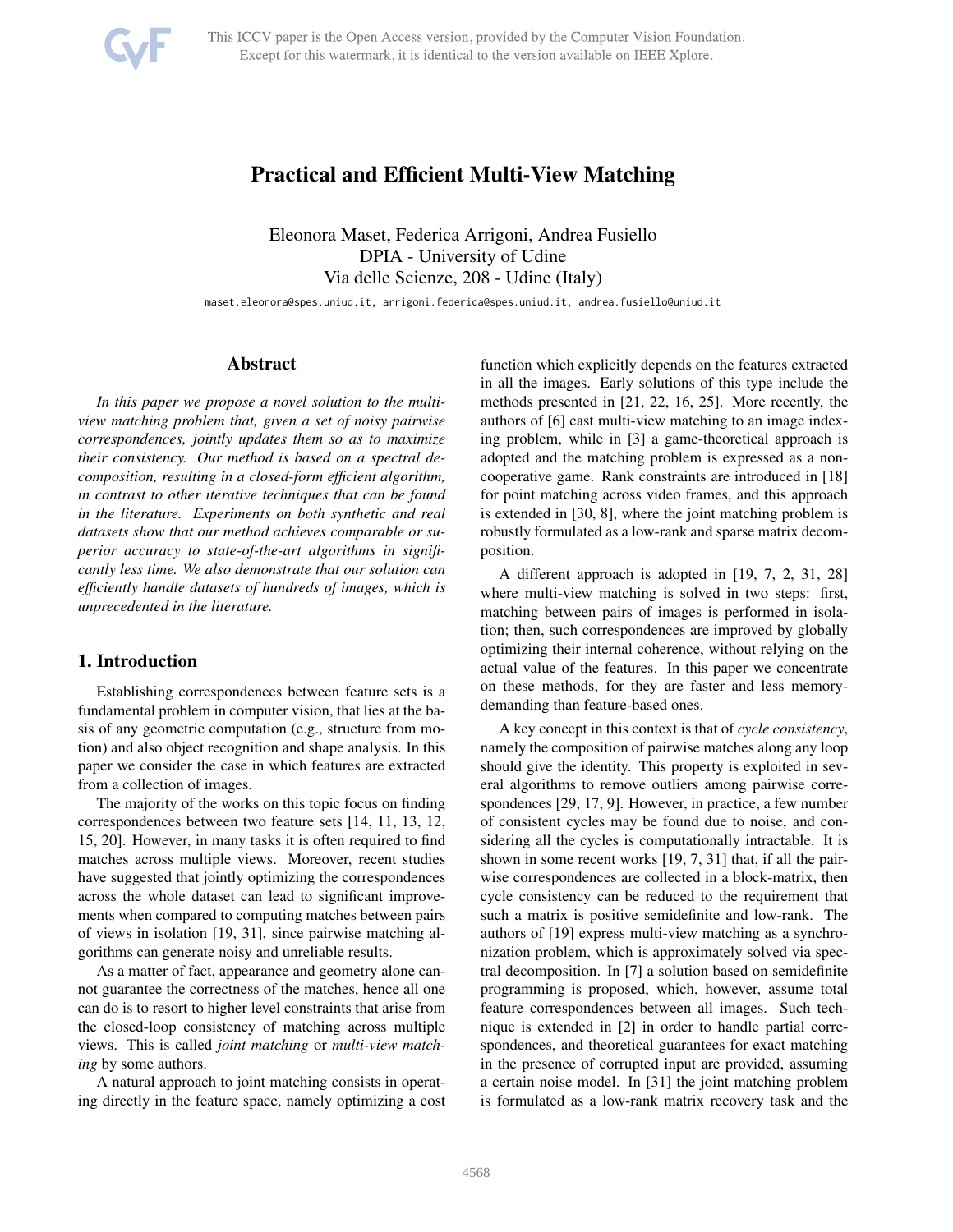nuclear-norm relaxation for rank minimization is employed. The resulting cost function is optimized via the Alternating Direction Method of Multipliers (ADMM). Finally, in [28] a solution based on the proximal Gauss-Seidel method is provided, which, as [7], assumes total correspondences between all the images, thus limiting its applicability to real scenarios.

In this paper we propose a novel closed-form method for multi-view matching, called MATCHEIG, which proceeds as follows: first, the top eigenvectors of the block-matrix containing pairwise correspondences are computed; then, the eigenvectors are projected onto permutations to yield the output pairwise matches. The resulting method is extremely simple and it can be coded in a few lines of Matlab. Its accuracy is comparable or superior to the state of the art, as shown by synthetic and real experiments, and it is significantly faster than all the competing methods. Thanks to its computational efficiency it successfully handles sets of hundreds of images, where others fail to produce a solution.

The proposed method share the same framework as [19], since it is based on a spectral decomposition. Differences with respect to [19] are detailed in Sec. 3, and they imply a significant improvement in performance, as demonstrated by the experiments.

The paper is organized as follows. Sec. 2 formally defines the problem and in Sec. 3 the proposed method is described. Sec. 4 presents experiments on both synthetic and real data and analyzes the results. Finally, Sec. 5 draws the conclusions.

## 2. Problem formulation

The goal of multi-view matching is to establish feature correspondences between all pairs of images. Let  $n$  denote the number of images and let  $m_i$  denote the number of features in image  $i$ . The correspondences between the features in image j and those in image i can be represented as a *partial permutation matrix*  $P_{ij} \in \{0,1\}^{m_i \times m_j}$  constructed as follows:  $[P_{ij}]_{h,k} = 1$  if feature k in image j is matched with feature h in image i;  $[P_{ij}]_{h,k} = 0$  otherwise. If row  $[P_{ij}]_{h,k}$ is a row of zeros, then feature  $h$  in image  $i$  does not have a matching feature in image j. If column  $[P_{ij}]_{:,k}$  is a column of zeros, then feature  $k$  in image  $j$  does not have a matching feature in image i. A partial permutation matrix has at most one nonzero entry in each row and column, and these nonzero entries are all 1. If exactly one entry in each row and column is equal to 1 (and all other entries are 0), then the permutation is *total*. Partial permutations are suitable to model matches in practical scenarios, since they can represent missing correspondences, whereas the usage of total permutations requires that the same set of features is present in all the images, which is an unrealistic assumption.

Let us assume that all the features belong to a *universe* set. Let  $P_i \in \{0,1\}^{m_i \times d}$  denote the partial permutation matrix representing the correspondences between the features in image  $i$  and those in the universe, where  $d$  denotes the size of the universe. In the absence of noise, the correspondences between image  $j$  and image  $i$  can be equivalently represented by first computing the matches between image  $j$  and the universe, and then from the universe to image  $i$ , namely

$$
P_{ij} = P_i P_j^{\mathsf{T}}.
$$
 (1)

Equation (1) is called the *consistency constraint*. The matrix  $P_{ij}$  is referred to as the *relative* permutation of the pair  $(i, j)$ , and the matrix  $P_i$  (resp.  $P_j$ ) is referred to as the *absolute* permutation of image  $i$  (resp.  $j$ ). According to Eq. 1, the solution to the multi-view matching problem can also be achieved by first computing  $n$  absolute permutations  $P_1, \ldots, P_n$  and then setting  $P_{ij} = P_i P_j^{\mathsf{T}}$ .

### 2.1. Spectral properties

As observed in [19, 7, 31], the consistency constraint can be expressed in a compact matrix form if all the absolute and relative permutations are collected in two blockmatrices  $X \in \{0,1\}^{m \times d}$  and  $Z \in \{0,1\}^{m \times m}$  respectively, where  $m = \sum_{i=1}^{n} m_i$ , namely

$$
X = \begin{bmatrix} P_1 \\ P_2 \\ \dots \\ P_n \end{bmatrix}, \quad Z = \begin{bmatrix} P_{11} & P_{12} & \dots & P_{1n} \\ P_{21} & P_{22} & \dots & P_{2n} \\ \dots & \dots & \dots & \dots \\ P_{n1} & P_{n2} & \dots & P_{nn} \end{bmatrix} . \tag{2}
$$

Note that  $Z$  may contain zero blocks: if all the features in image  $i$  do not match with any feature in image  $j$ , then  $P_{ij} = 0$ . Using this notation, Eq. (1) becomes

$$
Z = XX^{\mathsf{T}}
$$
 (3)

which implies that  $Z$  is symmetric positive semidefinite and has rank d.

Proposition 1. *[19, 26] The columns of* X *are* d *(orthogonal) eigenvectors of* Z *corresponding to the eigenvalue* n*, assuming that all the permutations are total.*

*Proof.* In the case of total permutations we have  $P_i^{\mathsf{T}} P_i = I_d$ and hence  $X^{\mathsf{T}} X = nI_d$ , where  $I_d$  denotes the  $d \times d$  identity matrix. Thus  $ZX = XX^{\mathsf{T}}X = nX$ , which means that the columns of X are d eigenvectors of Z corresponding to the eigenvalue n.  $\Box$ 

The following new result generalizes Prop. 1 to the case of partial permutations.

Proposition 2. *The columns of* X *are* d *(orthogonal) eigenvectors of* Z *and the corresponding eigenvalues are given by the diagonal of*  $V := \sum_{i=1}^{n} P_i^{\mathsf{T}} P_i$ .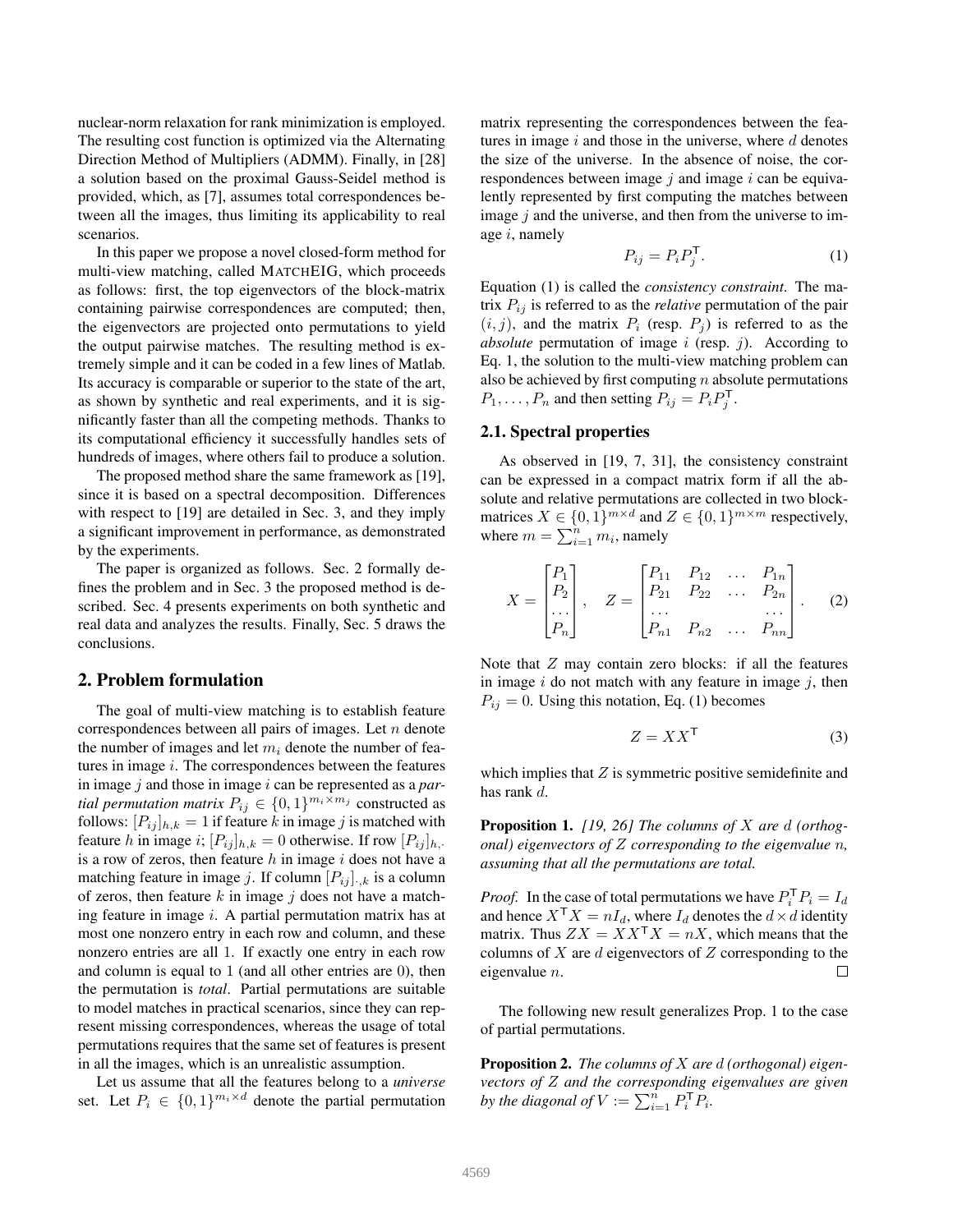*Proof.* In the case of partial permutations,  $P_i$  does not have an inverse, thus the  $d \times d$  (diagonal) matrix  $P_i^{\mathsf{T}} P_i$  is not equal to the identity:  $[P_i^{\mathsf{T}} P_i]_{k,k} = 1$  if the k-th feature in the universe is present in image i;  $[P_i^{\text{T}} P_i]_{k,k} = 0$  other- $\sum_{i=1}^n P_i^{\mathsf{T}} P_i$ . Then wise. Define the  $d \times d$  diagonal matrix  $V := X^{\mathsf{T}} X =$ 

$$
ZX = XV \tag{4}
$$

which is a spectral decomposition, i.e., the columns of  $X$ are  $d$  eigenvectors of  $Z$  and the corresponding eigenvalues are given by the diagonal of  $V$ . Specifically, the  $k$ -th eigenvalue is an integer which counts how many images match the  $k$ -th feature in the universe. □

Note that in the case of total permutations all the features are present in all the images, therefore  $V = nI_d$  and all the eigenvalues are equal, hence we get Prop. 1. Since  $Z$  has rank d, the matrix V contains the *largest* eigenvalues of Z and all the other eigenvalues are zero. Thus, in the presence of noise, we can take the eigenvectors of  $Z$  corresponding to the  $d$  largest eigenvalues as an estimate of  $X$ . In Sec. 2.2 we describe the meaning of this procedure in terms of an optimization problem, and in Sec. 3 we show how it can be exploited to derive an efficient method for multi-view matching.

### 2.2. Optimization problem

In practice, pairwise correspondences contain errors, hence what we measure is an estimate  $P_{ij}$  of the relative permutation between image  $i$  and image  $j$  (in this paper we use the hat accent to denote approximate quantities). The goal is to compute a set of partial permutation matrices  ${P_{ij}}_{i,j=1}^n$  such that the consistency constraint is satisfied and  $P_{ij}$  is as close as possible to its measure  $\hat{P}_{ij}$ , namely  $P_{ij} \approx \hat{P}_{ij}$  for all  $i, j \in \{1, ..., n\}$ . A possible approach consists in considering the following optimization problem

$$
\max_{\{P_{ij}\}_{i,j=1}^n} \sum_{i,j=1}^n \langle \widehat{P}_{ij}, P_{ij} \rangle \quad \text{s.t. } P_{ij} = P_i P_j^{\mathsf{T}} \tag{5}
$$

where each optimization variable is constrained to be a partial permutation matrix. Here  $\langle \cdot, \cdot \rangle$  denotes the matrix inner product, i.e.  $\langle A, B \rangle$  = trace( $AB^T$ ). The cost function in (5) counts, for each image pair  $(i, j)$ , the number of features equally matched by permutations  $P_{ij}$  and  $P_{ij}$ .

If  $\tilde{Z}$  denotes the block-matrix containing the measured relative permutations  $\hat{P}_{ij}$ , then Eq. (5) rewrites

$$
\max_{Z} \ \langle \widehat{Z}, Z \rangle = \max_{Z} \ \text{trace}(\widehat{Z}Z^{\mathsf{T}}) \quad \text{s.t. } Z = XX^{\mathsf{T}} \quad (6)
$$

$$
\iff \max_{X} \ \langle \widehat{Z}, XX^{\mathsf{T}} \rangle = \max_{X} \ \text{trace}(X^{\mathsf{T}} \widehat{Z} X) \tag{7}
$$

where  $X$  is constrained to be composed of partial permutation matrices. Maximizing the objective function in Eq. (7) is a challenging task since the feasible set consists of binary variables which makes the problem combinatorially NPhard. Moreover, optimizing with respect to multiple permutation matrices simultaneously increases the difficulty of the problem. For these reasons, it is common practice to relax some constraints on the optimization variables, thus providing tractable approaches that solve the multi-view matching problem approximately but efficiently. Some examples include the *semidefinite* relaxation [2], the *low-rank* relaxation [31] and the *spectral* relaxation [19]. The SPECTRAL method of  $[19]$  treats X as a real matrix instead of a binary matrix and enforces the columns of  $X$  to be orthogonal, resulting in the following optimization problem

$$
\max_{U^{\mathsf{T}}U = I_d} \text{trace}(U^{\mathsf{T}} \widehat{Z} U) \tag{8}
$$

where the notation  $U$  instead of  $X$  is used to underline that, due to the relaxation, the optimal  $U$  will not be composed of partial permutation matrices. Equation (8) is a generalized Rayleigh problem, whose solution is given by the  $d$ leading eigenvectors of  $\hat{Z}$ . In order to obtain proper correspondences from U, each  $m_i \times d$  block is projected onto the nearest permutation matrix via the Kuhn-Munkres algorithm [10], which solves a linear assignment problem, thus returning a set of estimated absolute permutations.

# 3. Our method

The SPECTRAL method is extremely fast, as multi-view matching is solved in one shot via spectral decomposition. However, since *absolute* permutations are computed, the knowledge of the size of the universe  $d$  is required, which is not available in practice. The importance of a correct estimate of d is also demonstrated experimentally in Sec. 4.1.1.

We introduce here a novel technique for multi-view matching, dubbed MATCHEIG, which inherits the positive aspects of the SPECTRAL method, namely efficiency and simplicity, and at the same time it overcomes its drawback, i.e., the need of the correct value of d as input. The key observation is that relative permutations are independent from d, thus a method that aims at producing *relative* permutations instead of absolute ones can get by without knowing precisely d. Specifically, our method proceeds as follows. First, the top d eigenvectors of  $\widehat{Z}$  are computed and collected in a  $m \times d$  matrix U, as done by SPECTRAL. Let  $D$  be the diagonal matrix containing the corresponding  $d$ eigenvalues  $\lambda_1, \ldots, \lambda_d$ . The matrix

$$
\widehat{Z}_d = UDU^{\mathsf{T}} \tag{9}
$$

is the solution of (6) under the spectral relaxation. In this way we get an estimate of Z – which contains *relative* permutations, and this is a key difference with respect to the SPECTRAL method that provides an estimate of  $X$  – which contains *absolute* permutations.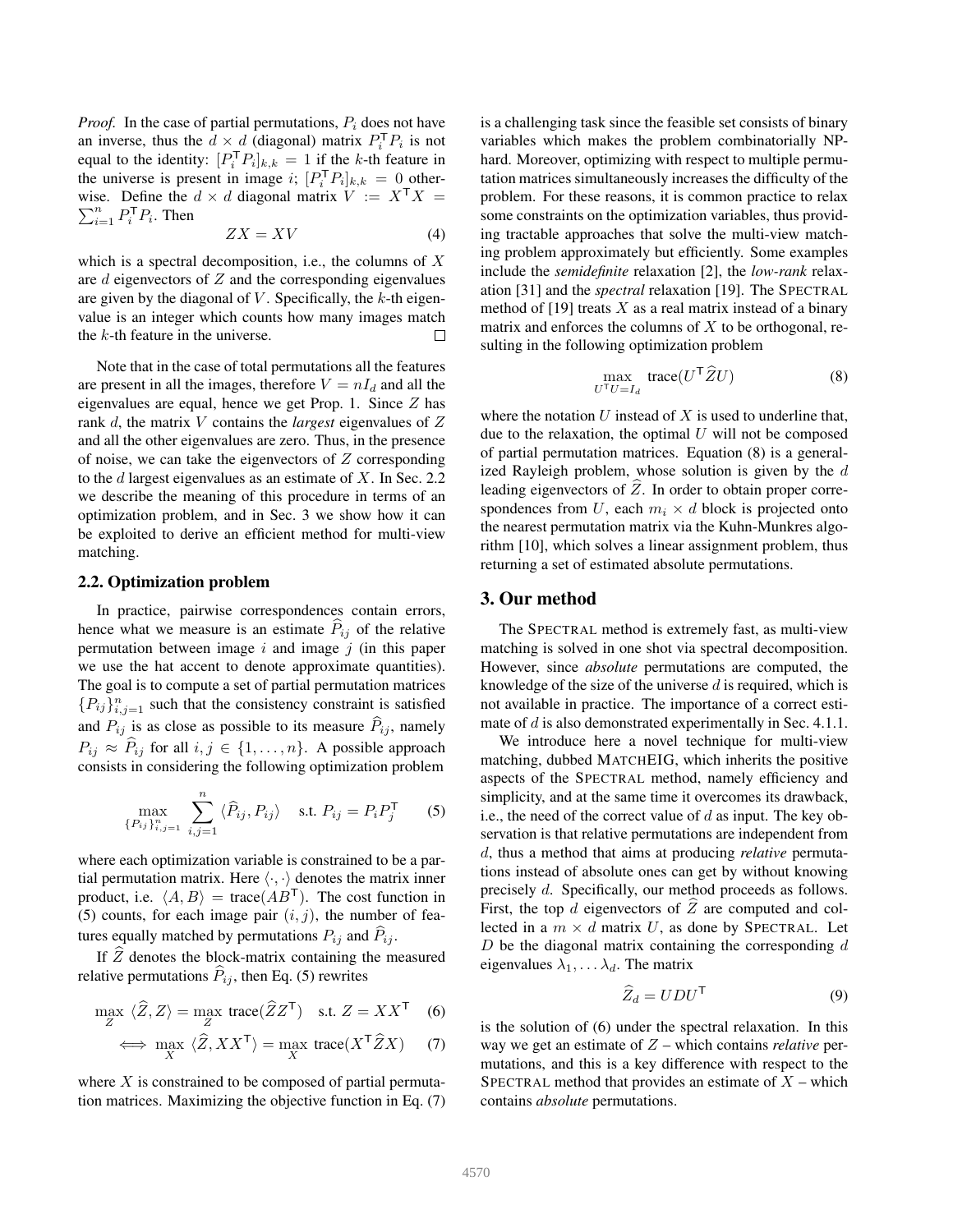Suppose that we are given an estimate  $\hat{d}$  of the size of the universe such that  $d \geq d$ , and we compute  $Z_{\widehat{d}}$  accordingly. Since  $\widehat{Z}$  has approximately rank d, we expect that the least  $d - d$  eigenvalues  $\lambda_{d+1}, \ldots \lambda_{\hat{d}}$  are smaller than the top d eigenvalues, thus the corresponding eigenvectors in  $U$  have a limited impact on  $Z_{\widehat{d}}$ , in particular:  $||Z_d - Z_{\widehat{d}}||_2 = |\lambda_{d+1}|$ .

Note that, due to the relaxation, the  $m_i \times m_j$  blocks of  $Z_d$  are not guaranteed to be partial permutation matrices. In order to enforce this constraint we analyze two different strategies. A first stage common to both consists in setting to zero all the entries smaller than a given threshold  $t$ . We set  $t = 0.25$  in simulations and  $t = 0.5$  in real experiments. A higher threshold allows for more missing matches, and this is useful in real datasets to model the presence of isolated features.

Then, a principled approach consists in projecting each block onto the closest partial permutation matrix via the Kuhn-Munkres algorithm. We call this method MATCHEIG-CP, where CP stands for "closest permutation". This projection, however, slows down the computing time, so in our MATCHEIG algorithm we use a greedy strategy that, if applied to each block, returns a valid permutation, although not the closest one. This strategy, implemented in the function matrix2perm(), is approximate but it produces no noticeable loss in accuracy, while greatly boosting the speed, as experiments will demonstrate.

The matrix2perm() function takes a matrix  $C$  as input and returns a (partial) permutation matrix P constructed as follows: search among the non-zero entries of C for the ones where the maximum over the corresponding row or column is achieved. These entries are then sorted by decreasing magnitude and examined sequentially starting from the largest element: let  $(i, j)$  be the index of the current entry, and let P be the output matrix, initialized to 0; then  $[P]_{i,j}$ is set to 1 provided that  $P$  remains a partial permutation.

The idea behind this procedure is the following. For a given row  $i$ , which corresponds to a feature in one image, each entry  $[C]_{i,j}$  represents the extent of pairing between feature  $i$  and feature  $j$ , and the greatest element in this row can be regarded as the most likely correspondence. The same holds for each column. To these putative matches we need to apply the principle of exclusion, and we do it in a greedy way [23]: the strongest match wins and inhibits other 1s to be placed in its row or column.

The Matlab code of MATCHEIG is reported in Algorithm 1. MATCHEIG-CP has a function implementing the Kuhn-Munkres projection instead of matrix2perm(). We exploited the sparse eigen-solver (eigs) since  $Z$  is sparse and only the top  $\tilde{d}$  eigenvectors are required.

Note that, because of noise,  $Z_{\hat{d}}$  is full, in general, and its size can become large in practical scenarios. However, this matrix needs not to be explicitly computed, for only one block is needed at a time. Specifically, when an im-

age pair  $(i, j)$  is considered, the product  $U_i D U_j^{\mathsf{T}}$  need to be computed, where  $U_i$  denotes the  $m_i \times \hat{d}$  block in U corresponding to image i and  $U_j$  denotes the  $m_j \times \widehat{d}$  block in U corresponding to image  $j$ . Therefore we only need to store the matrix  $UD^{\frac{1}{2}}$  instead of  $\hat{Z}_{\hat{d}}$ , and this observation considerably reduces the storage space necessary to run the algorithm.

Note also that the projection step (either via the Kuhn-Munkres algorithm or via the approximate strategy) can be performed in parallel, since each image pair is independent from the others, thus speeding up the process.

### Algorithm 1 MATCHEIG

```
function Zout = MatchEIG(Z,d,n,dimP,t)
% Z: input matches
% d: estimate of universe size
% n: number of images
% dimP : size of each permutation
% t: threshold
cm = [0; cumsum ( dimP (1: end -1) ) ];
blk = \mathfrak{e}(k) 1+cm(k): cm(k)+dimP(k);
% spectral decomposition
[U, D] = eigS(Z, d, 'lm');U=U* sqrt (D);
for i = 1:nfor j=i:n
       Zb = U(blk(i),:) *U(blk(j),:);
       Zb(Zb < t) = 0; % thresholding
       % project onto permutations
        Zout(blk(i), blk(j)) = matrix2perm(Zb);
   end
end
end
```
### 3.1. Computational complexity

The core of the algorithm is the eigenvalue decomposition of a sparse matrix, which is computed with a Lanczos method, implemented by the eigs function of Matlab. The method is iterative: every iteration is  $O(m)$  [5], but the number of iterations cannot be bounded by a constant.

The second and final step of our algorithm is the projection onto permutation matrices. For a matrix of dimension  $r$ , computing the nearest permutation via the Kuhn-Munkres algorithm takes  $O(r^3)$  time [1]. As for the approximate strategy, we have to sum the cost for computing the maximums over rows/columns, which is  $O(r^2)$ , and the cost for sorting such values, which is  $O(r \log(r))$ , resulting in  $O(r^2)$ . Since the average dimension of each block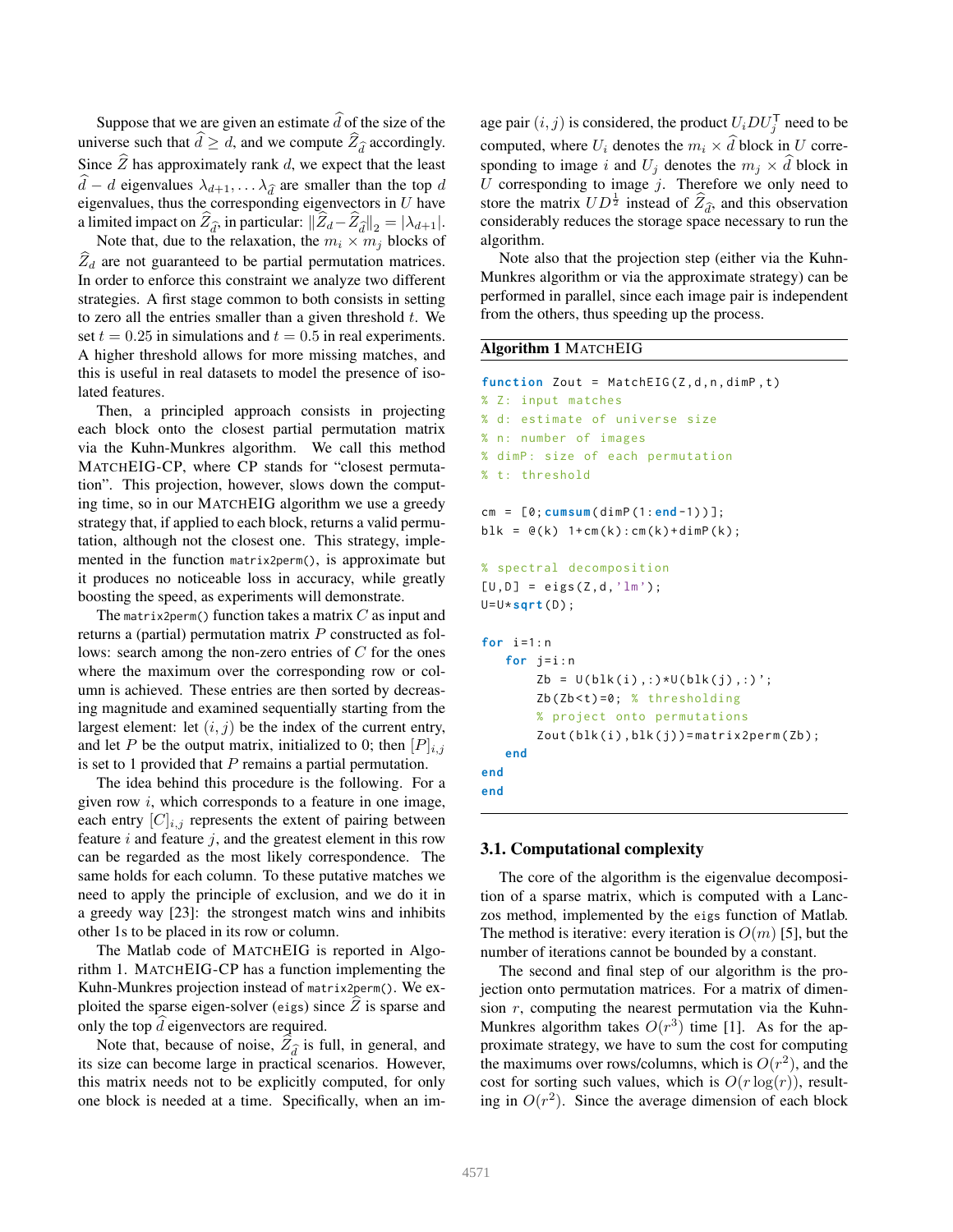in  $\widehat{Z}$  is  $m/n$  and the number of blocks is  $n^2$ , the total cost for the projection step is  $O(m^3/n)$  for MATCHEIG-CP and  $O(m^2)$  for MATCHEIG.



Figure 1: F-score for the competing methods (the higher the better). In the left column, the number of views  $n$  and the input error rate  $r_e$  are varying, while the observation ratio  $r<sub>o</sub>$  is constant and equal to 0.4. In the right column,  $r<sub>o</sub>$  and  $r_e$  are varying, while  $n = 30$ . In all the experiments, the size of the universe  $d$  is set to 100.

# 4. Experiments

In order to evaluate the performance of the proposed methods, we ran experiments on both synthetic and real datasets. In the synthetic experiments, performances have been measured in terms of *precision* (number of correct matches returned divided by the number of matches returned) and *recall* (number of correct matches returned divided by the number of correct matches that should have been returned). In order to provide a single figure of merit we computed the *F-score* (twice the product of precision and recall divided by their sum), which is a measure of accuracy and reaches its best value at 1 and worst at 0. In the real experiments the number of matches that should have been returned is not known, hence only the precision can be computed.

Results in terms of accuracy (or precision) and computing time are compared with methods which, as ours, first compute pairwise matches and then jointly update them without involving the features, namely MATCHALS [31] and SPECTRAL [19]. The MATCHALS code is available online  $<sup>1</sup>$  and the SPECTRAL code is courtesy of the au-</sup> thors of [31]. The method described in [2] has already been shown to have accuracy comparable with [31] with a much higher computing time. For this reason we did not consider it in the experiments. All the algorithms are implemented in Matlab and tested on a PC with an Intel Core i5-4200M CPU @ 2.50GHz and 8GB RAM. Our implementation of MATCHEIG is available on the web<sup>2</sup>.

### 4.1. Synthetic experiments

For the synthetic case, the size of the universe was set to  $d = 100$ , while the number of views varied from  $n = 10$ to  $n = 50$ . The observation ratio  $r<sub>o</sub>$ , i.e., the probability that a feature is seen in a view, decreased from 1 (that corresponds to total permutations) to 0.2. After generating ground-truth absolute permutations, pairwise matches were computed from Eq. (3), and random errors were added to relative permutations by switching two matches, removing true matches or adding false ones. In the experiments the input error rate  $r_e$ , i.e., the ratio of mismatches, varied from 0 to 0.8. For each configuration the test was run 10 times and the average F-score was evaluated.

Synthetic experiments were run providing the true rank (equal to the size of the universe  $d$ ) to all the methods (MATCHALS uses it to compute the parameter  $k = 2d$ , as suggested in [31]). Moreover, for MATCHALS we fixed the number of possible iterations to 100 and we chose the values proposed by the authors for all the other parameters.

Results in terms of accuracy are illustrated in Fig. 1. The analyzed methods show similar behaviors, achieving high accuracy rates even in the presence of high noise contamination, especially when the number of views is large. Please note that there is no loss of accuracy when using the approximated projection onto permutations (MATCHEIG) with respect to the exact closest permutation, as done by MATCHEIG-CP.

We also evaluated the computing time, varying the size

<sup>1</sup> https://fling.seas.upenn.edu/∼xiaowz/dynamic/wordpress/matching/ 2 http://www.diegm.uniud.it/fusiello/demo/mvm/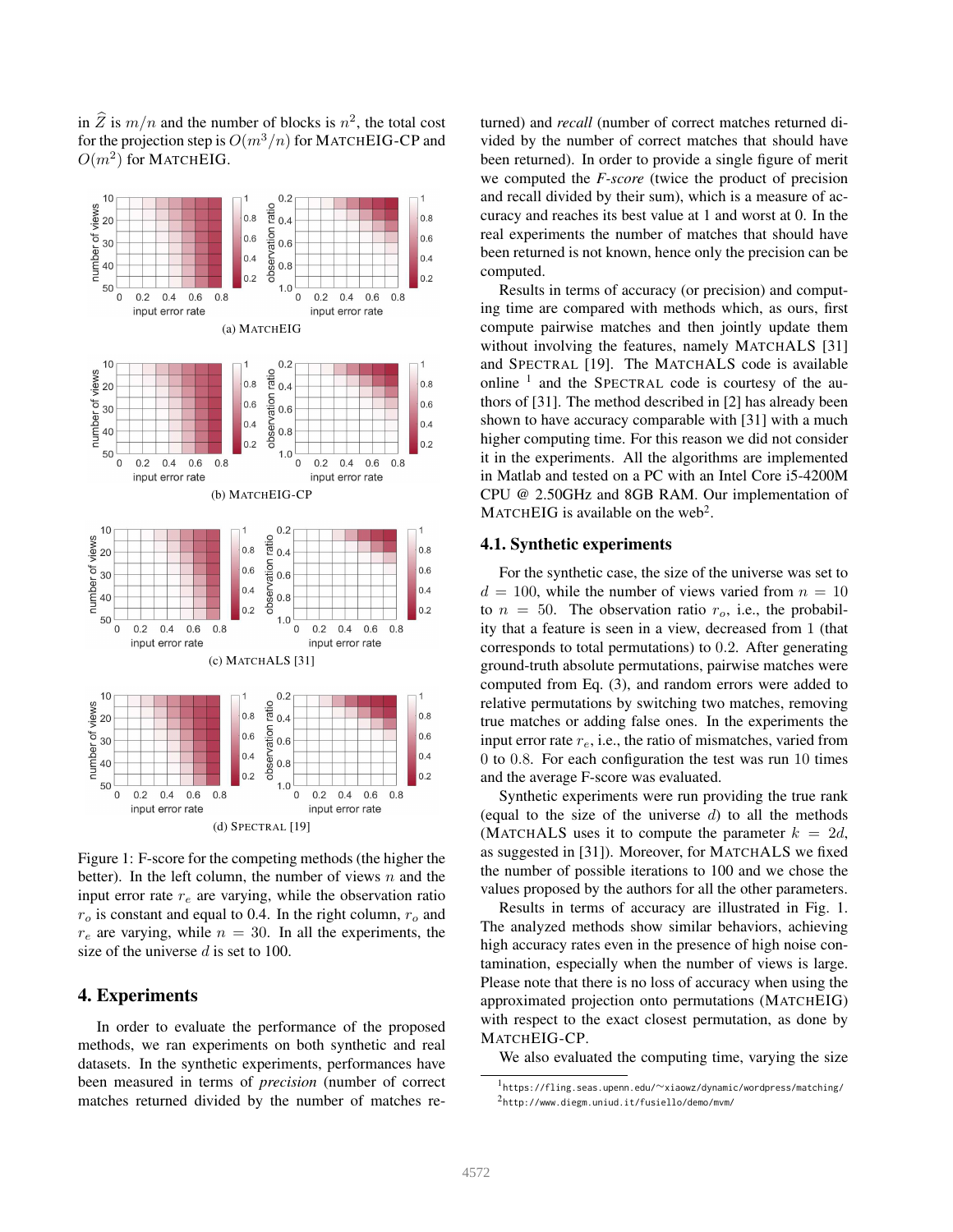

Figure 2: Average computing time against size of the universe, observation ratio and number of views.

of the universe, the observation ratio and the number of views. Figure 2 shows that MATCHEIG and SPECTRAL are the fastest algorithms, while MATCHALS is on average an order of magnitude slower. Comparing MATCHEIG and MATCHEIG-CP, it is clear that the Kuhn-Munkres algorithm is computationally much more expensive than the approximate procedure. Since the accuracy provided by the two projection algorithms is the same, as demonstrated by Fig. 1, only the fastest version (MATCHEIG) will be used in real experiments.



Figure 3: F-score versus estimated size of the universe  $d$ . The true size of universe is  $d = 100$ ,  $n = 30$ ,  $r<sub>o</sub> = 0.6$ , and  $r_e = 0.1.$ 

### 4.1.1 Sensitivity to rank estimate

All the evaluated methods require as input an estimate of the size of the universe, which corresponds to the rank of the ground-truth matrix  $Z$ . However, when the input matrix  $\overline{Z}$  is noisy, estimating this rank can be difficult [31], hence the sensitivity of a method to the estimated rank  $\overline{d}$ becomes crucial. As demonstrated in Fig. 3, MATCHEIG and MATCHALS give good results whenever  $\hat{d} \geq d$ . The SPECTRAL method, instead, is extremely sensitive to this parameter and performs well only if  $\hat{d} = d$ .

#### 4.2. Real experiments

For evaluating the applicability of the proposed method in real scenarios, we tested MATCHEIG, MATCHALS and SPECTRAL on popular benchmark datasets (Graffiti, EPFL [27] and Middlebury [24] datasets) with up to 363 images. To generate the input to the algorithms, a set of features was first extracted in each image with SIFT [14] using the VLFeat library<sup>3</sup>. Subsequently, correspondences between pairs of images were established using nearest neighbor and ratio test as in [14] and refined using RANSAC [4]. Finally, features with matches in less than two images were removed, since they are not significant in joint matching.

In these experiments the universe set is not known, so we estimated its dimension as twice the average number of features present in each image, and provided all the methods with this estimate. For the same reason only the precision value is reported, together with the absolute number of correct matches returned, that can give some relative indication on the recall. For MATCHALS, we set the parameter  $m'/m$ to 0.7 (see [31]) to take into consideration the presence of isolated features in real images, as suggested by the authors. The maximum number of iterations was fixed to 100 and the default values were used for all the other parameters.

Matches are considered correct if the corresponding point is located within a given distance threshold from what is predicted. In the case of the Graffiti datasets the ground-truth homographies allow to predict the position of the point, whereas for EPFL and Middlebury datasets the ground-truth cameras allow to predict the epipolar line where the corresponding point should lie. In both cases the threshold (in pixels) has been set equal to 0.01 times the image diagonal.

### 4.2.1 Graffiti dataset

The Graffiti datasets<sup>4</sup> consist of eight sequences with six images each, showing different structured and textured planar scenes. Each dataset is characterized by different image transformations, e.g., change of viewpoint, zoom, blur, illumination and rotation.

Table 1 shows the performances of joint matching on

<sup>3</sup> http://www.vlfeat.org/

<sup>4</sup> http://www.robots.ox.ac.uk/∼vgg/data/data-aff.html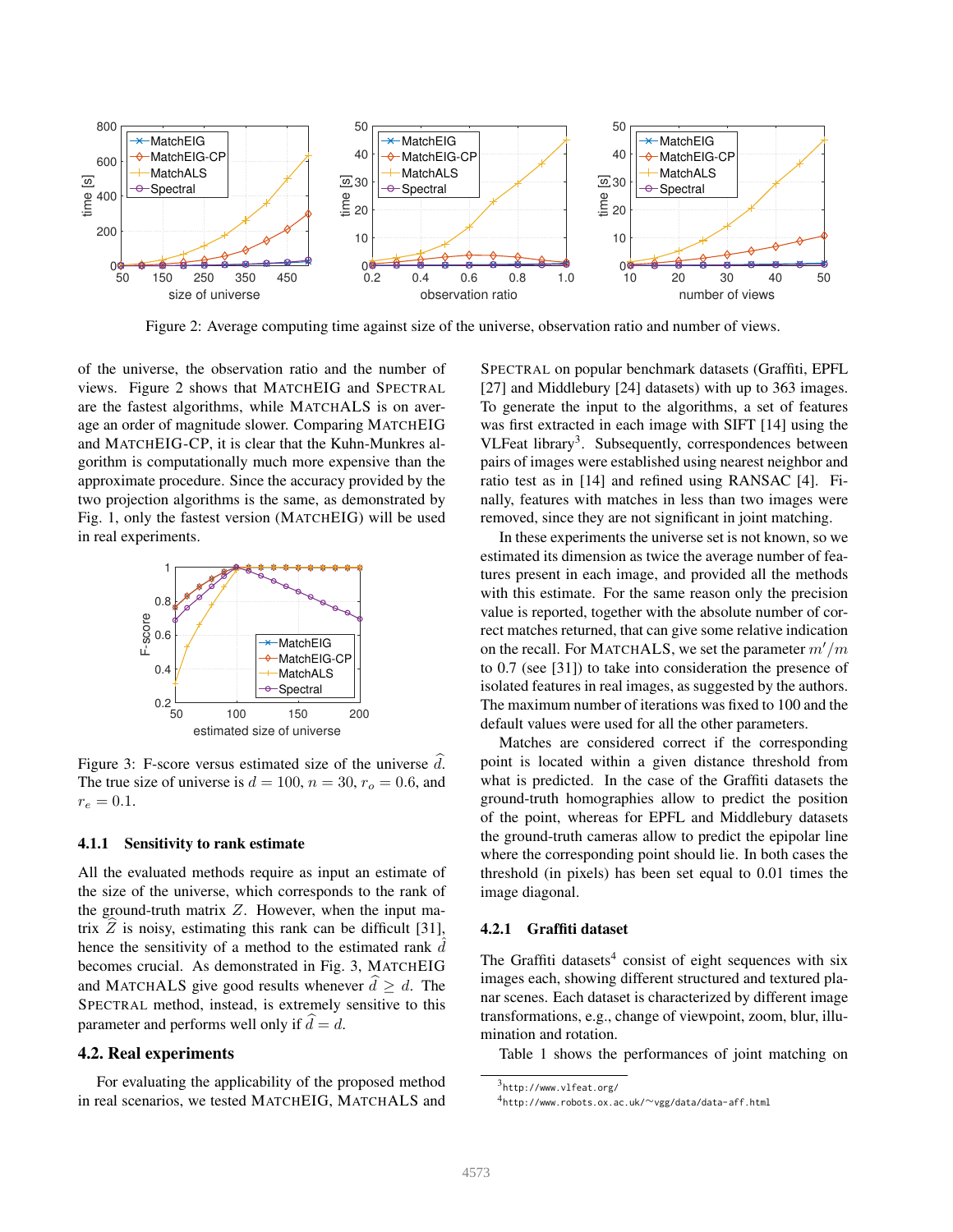|              |                  |                  | Input  | <b>MATCHEIG</b> |           |          | MATCHALS [31]        |      |          |                      | SPECTRAL <sup>[19]</sup> |          |  |
|--------------|------------------|------------------|--------|-----------------|-----------|----------|----------------------|------|----------|----------------------|--------------------------|----------|--|
| Dataset      | $\boldsymbol{n}$ | $\boldsymbol{d}$ | PR [%] | PR [%]          | <b>CM</b> | time [s] | PR $\lceil\% \rceil$ | CМ   | time [s] | PR $\lceil\% \rceil$ | <b>CM</b>                | time [s] |  |
| Graffiti     | 6                | 382              | 93.85  | 95.63           | 678       | 12       | 96.02                | 747  | 91       | 96.24                | 614                      | 24       |  |
| Boat         | 6                | 578              | 98.75  | 99.03           | 1731      | 35       | 98.63                | 1154 | 209      | 98.66                | 1544                     | 45       |  |
| Bark         | 6                | 684              | 99.71  | 99.77           | 1323      | 58       | 100.00               | 914  | 307      | 99.67                | 1225                     | 77       |  |
| $_{Ubc}$     | 6                | 891              | 99.36  | 99.66           | 3828      | 139      | 99.67                | 3030 | 681      | 99.63                | 3533                     | 207      |  |
| <b>Trees</b> | 6                | 1015             | 98.48  | 98.46           | 2885      | 184      | 98.73                | 2484 | 971      | 98.51                | 2719                     | 255      |  |
| Light        | 6                | 1113             | 98.67  | 99.39           | 4105      | 336      | 99.43                | 3287 | 1258     | 98.95                | 2253                     | 416      |  |
| Wall         | 6                | 1236             | 99.40  | 99.45           | 3253      | 341      | 99.38                | 2871 | 1644     | 99.57                | 2760                     | 456      |  |
| <b>Bikes</b> | 6                | 1759             | 99.12  | 99.39           | 4866      | 954      | 99.53                | 4228 | 3828     | 99.26                | 4149                     | 1298     |  |

Table 1: Results on the Graffiti dataset.  $n$  is the number of images, PR is the precision and CM is the number of correct matches returned. Time is in seconds.

|               |                  |                  | Input  | <b>MATCHEIG</b> |           |          | MATCHALS <sup>[31]</sup> |           |                          | SPECTRAL <sup>[19]</sup> |         |                |
|---------------|------------------|------------------|--------|-----------------|-----------|----------|--------------------------|-----------|--------------------------|--------------------------|---------|----------------|
| Dataset       | $\boldsymbol{n}$ | $\boldsymbol{d}$ | PR [%] | PR [%]          | <b>CM</b> | time [m] | PR $\lceil\% \rceil$     | <b>CM</b> | time $[m]$               | PR $\lceil\% \rceil$     | CM      | time $[m]$     |
| Herz-Jesu-P8  | 8                | 386              | 94.40  | 95.08           | 4545      | $\leq 1$ | 94.87                    | 4047      | 2                        | 94.41                    | 3987    | < 1            |
| Entry-P10     | 10               | 432              | 75.11  | 79.24           | 5978      | 5        | 74.17                    | 5726      | $\overline{4}$           | 76.10                    | 6236    | $\overline{4}$ |
| Fountain-P11  | 11               | 374              | 94.35  | 94.70           | 6988      | 3        | 94.15                    | 6717      | 3                        | 91.92                    | 7849    | 3              |
| Castle-P19    | 19               | 314              | 70.29  | 75.21           | 5109      | 3        | 66.22                    | 7014      | 9                        | 34.41                    | 7605    | 3              |
| Herz-Jesu-P25 | 25               | 517              | 90.20  | 93.45           | 25120     | 7        | 89.23                    | 32528     | 41                       | 47.86                    | 32876   | 8              |
| $Castle-P30$  | 30               | 445              | 72.32  | 81.01           | 16754     | 8        | 68.92                    | 24844     | 57                       | 34.67                    | 25884   | 10             |
| Temple Ring   | 47               | 396              | 73.72  | 88.25           | 18426     | 6        | 55.91                    | 40096     | 260                      | 28.99                    | 46432   | 7              |
| Dino Ring     | 48               | 340              | 75.37  | 92.11           | 23406     | 2        | 66.66                    | 44215     | 94                       | 34.49                    | 48979   | 3              |
| Temple        | 312              | 689              | 55.50  | 89.06           | 379545    | 153      |                          |           | $\overline{\phantom{0}}$ | 14.56                    | 1571708 | 228            |
| Dino          | 363              | 493              | 63.48  | 95.66           | 862221    | 88       |                          |           | $\qquad \qquad -$        | 18.97                    | 2231890 | 111            |

Table 2: Results on the EPFL [27] and Middlebury datasets [24]. n is the number of images, PR is the precision and CM is the number of correct matches returned. Time is in minutes.

these datasets. The input error is already small, and all the methods achieve a precision higher than 95%, with a comparable number of correct matches returned, confirming the results of the synthetic experiments. This dataset is not particularly challenging, as it consists of few images with little differences in visual content among them; however it is widely used for testing multi-view matching algorithms, therefore it has been included here. A consideration can be made regarding the computing time, with MATCHEIG being on average 5 times and 1.5 times faster than MATCHALS and SPECTRAL, respectively.

### 4.2.2 EPFL dense multi-view stereo test images

A more challenging benchmark are the EPFL dense multiview stereo test images [27]. These are six image sets representing outdoor scenes, composed of a number of images that varies from 8 to 30. Performing multi-view matching on the *Entry-P10* and *Castle-P\** sequences is particularly difficult due to the presence of repetitive structures. For practical reasons, we rescaled images to 20% of the original size.

As can be seen in the upper part of Tab. 2, the quality of the input matches is lower than that on the Graffiti datasets and it can be significantly improved by joint matching. On these datasets, MATCHEIG outperforms the other algorithms, both in terms of precision and computing time.

Note that on some sequences SPECTRAL achieves a very low precision, probably due to the fact that the chosen value of d is not an accurate estimate of d. Fig. 4 shows a representative example of the results obtained by the competing methods. With respect to pairwise matching, joint matching reduces the number of false matches and complete the matches with new ones retrieved indirectly via loop closure.

### 4.2.3 Middlebury multi-view stereo dataset

Multi-view matching often needs to be applied on sets of hundreds of images. Therefore we selected the two largest sets among the Middlebury multi-view stereo datasets [24] to evaluate the practical applicability of MATCHEIG, MATCHALS and SPECTRAL. The *Temple* and the *Dino* sets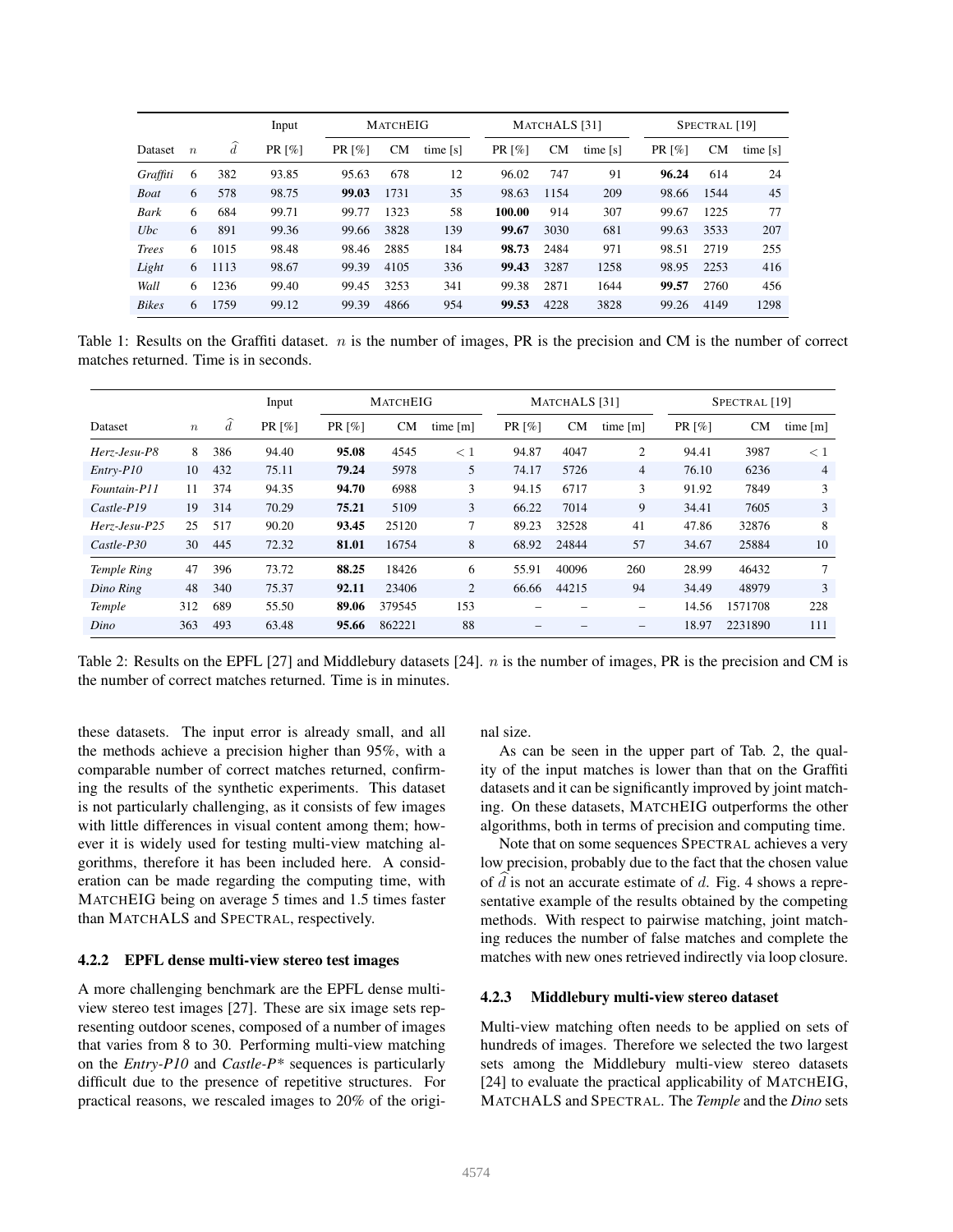

Figure 4: (best viewed in color) Representation of the matches between two images of the *Castle-P19* set [27]. Wrong matches are drawn in red.

consist of 312 and 363 views respectively, sampled on a hemisphere. We also considered the smaller *Dino Ring* and *Temple Ring* sets, that contain approximately 50 views each, sampled on a ring around the object.

Results are reported at the bottom of Tab. 2. In these cases, the initial pairwise matching provides a noisy input, upon which only MATCHEIG is able to improve. In fact, on the smaller datasets, MATCHALS and SPECTRAL produced results worse than the input (MATCHALS taking a very long time), while on larger sets MATCHALS did not achieve a solution: due to a memory request that exceeded the available space it aborted prematurely.



Figure 5: Precision vs CM curve on the *Castle-P19* set [27].

The precision/recall tradeoff in MATCHEIG is affected by the threshold  $t$ , which controls the degree of "partiality" of the permutations. A small  $t$  yields more matches, but with low precision. On the other hand, a high  $t$  produces few but extremely reliable matches. Fig. 5 shows the precision vs CM curve (recall is not available) on a typical dataset: MATCHALS has an almost constant precision for a wide range of the controlling parameter  $(m'/m)$ , whereas in the left part of the curve MATCHEIG has a superior precision, and this is where we suggest our algorithm should be used. We tuned the value of  $t$  empirically so as to be in this part of the curve in all the considered datasets.

This choice is motivated by applications: with respect to the null hypothesis that a match is an inlier, a Type I error (rejecting an inlier) is less serious than a Type II error (not rejecting an outlier) when using matches to compute geometrical models.

### 5. Conclusions

We presented a closed-form solution to (joint) multiview matching, based on a spectral decomposition. MATCHEIG handles realistic situations, such as partial permutations and image sets of unprecedented size in the literature. It also enjoys a very compact Matlab implementation.

While experiments on simulated data – and one easy real dataset – only highlight the superior computational efficiency of the method, with the accuracy being on a par with the others, on challenging real datasets MATCHEIG outperforms the competing methods both in speed and precision.

Applications for a practical multi-view matching are countless, and surely include structure from motion, which motivates this study as well as future developments.

Acknowledgments. This work has been supported by GNCS project "DECORE".